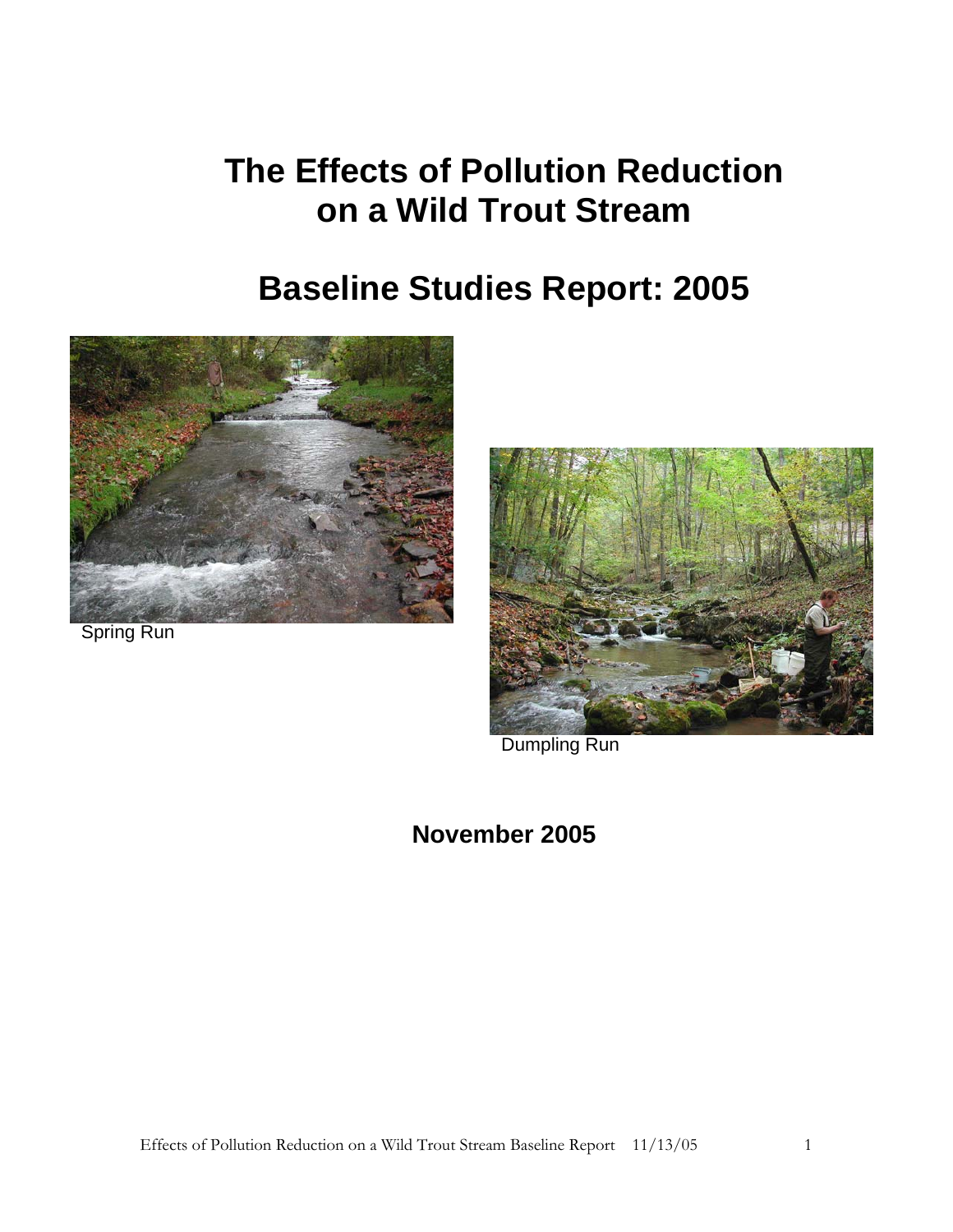#### **The Effects of Pollution Reduction on a Wild Trout Stream Baseline Studies Report: 2005**

#### **Introduction**

Spring Run is a unique aquatic resource in the Potomac Highlands region of West Virginia. Unlike many small headwater streams that tend to go dry, it is fed by the largest spring in the region, with discharge typically ranging from 3000-3500 gallons per minute. With a temperature of  $\sim$  53 °F at the spring and a pH of ~8, aquatic conditions are ideal for trout and the aquatic insects they eat. Spring Run flows about two miles from the spring source to its confluence with South Mill Creek, which is about four miles from the South Branch of the Potomac River. Spring Run has no tributaries. Much of the stream is shallow, and does not provide the complex habitat that trout need - but that is not the case in a three-fourths mile section in the middle of the Run.

Since the early 1960's, landowner's have issued permits for fly fishing, catch-and-release on threefourths mile of Spring Run. Landowners and other interested parties have installed and maintained various structures to form pools and overhead cover that provide hiding and feeding habitat for trout. Spring Run is recognized as one of the best "wild" rainbow trout fisheries in West Virginia. Friends of Springs Run's Wild Trout, was formed in 1996 to restore structure to Spring Run following flooding in 1996.

In the last few years, however, fishermen have noted a decline in the fishery. Emergence of the mayfly, Ephemerellidae (sulfurs) disappeared in the late 1990s. The number of large trout (14" and above) has decreased and trout in the 11-13" range are also fewer. The population of trout is considerably lower in the lower reach of the three-fourths mile section. Algae formation is heavy in the upper reach of the three-forth mile section, much heavier than in the past, and algae reforms soon after washout by high water.

There have long been plenty of nutrients in Spring Run, contributed largely in effluent from the Spring Run Trout Hatchery located about one-half mile upstream near the spring. (SRH is a rearing facility; trout are not spawned there). In recent years, however, SRH has been producing more rainbow and "golden trout" for stocking West Virginia streams, and it seems that the effluent stream now may be a problem for the health of Spring Run. WVDEP issued a citation for violation of the Spring Run Trout Hatchery NPDES permit in January 2004, specifically for discharging excess biochemical oxygen demand (BOD) and total suspended solids (TSS). WVDNR, which operates SRH, is now preparing to install an effluent treatment process at the facility to meet their permit requirements.

Installation of effluent treatment at SRH provides a unique opportunity to address a number of issues of both regional and national significance:

- 1. Will the hatchery effluent treatment process significantly reduce nutrient discharge? Fish hatcheries throughout the country produce nutrient-rich effluents of concern to receiving waters. This study will evaluate the downstream result of effluent reduction of BOD and TSS, as well as nutrients, from a small but high throughput point source. The results of renovation at SRH and this study will provide important information to the WV Potomac Tributary Strategy point source innovation process.
- 2. What are the biological impacts of Spring Run's high nutrient levels, and how is the biota affected by reductions in nutrients, TSS and BOD following hatchery upgrades? This issue is of importance to the nutrient criteria development process that WV and the other 49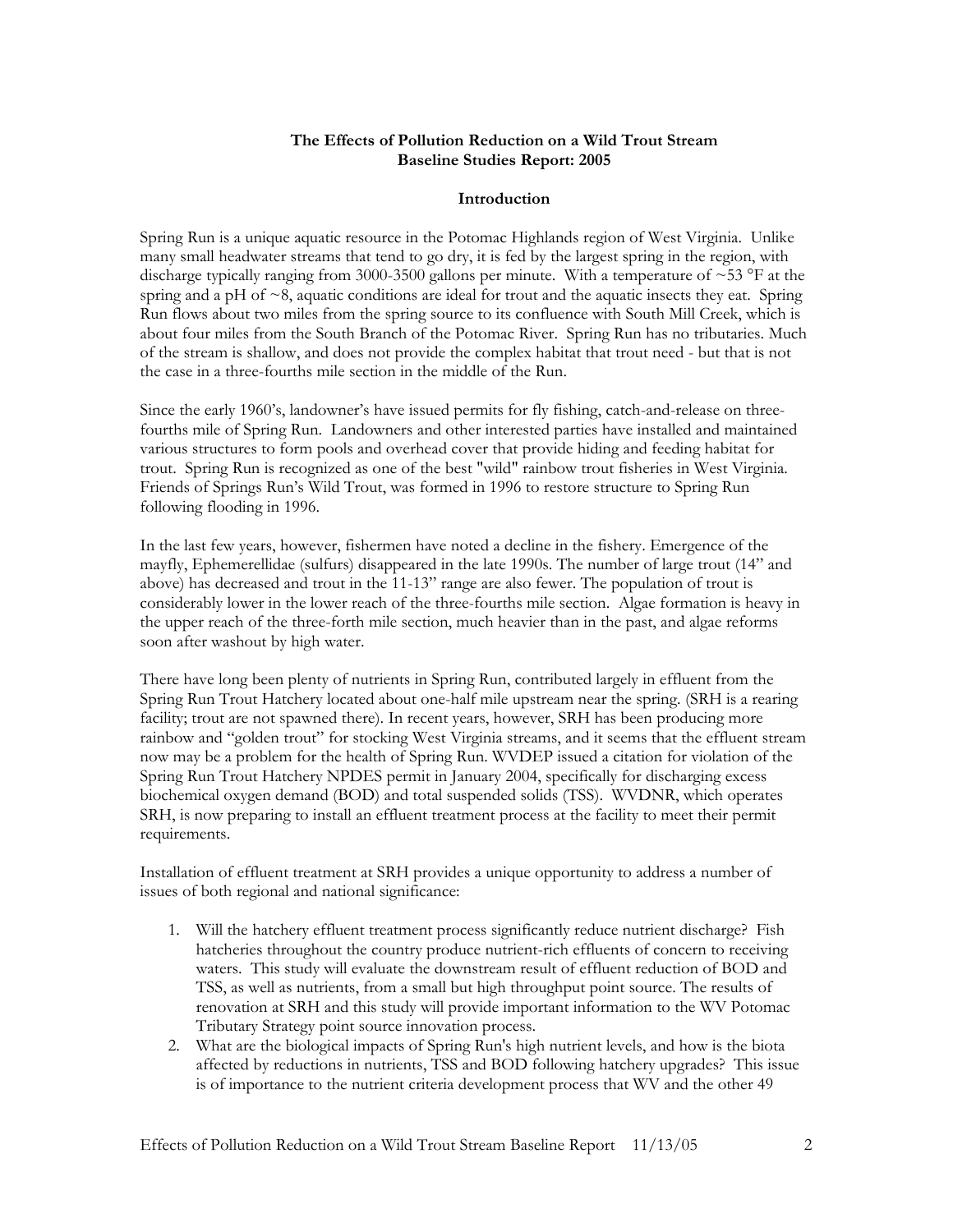states are currently struggling through, as one of the key questions is: "what does nutrient impairment look like?"

- 3. Is the wild trout population in Spring Run being harmed by hatchery effluent, and does improvement in that effluent improve the trout fishery?
- 4. Is the benthic invertebrate population in Spring Run being harmed by hatchery effluent, and does improvement in that effluent improve diversity? Spring Run fishermen have noted the loss in recent years of a certain family of mayflies, the Ephemerellidae (Spiny crawler mayfly) that used to emerge regularly in the springtime. Also, WV DEP's Tim Craddock did a benthic assessment of Spring Run in 2002, and found the lower part of the fly fishing section to be dominated by Chironomidae (midge) larvae, a group often indicative of pollution by organic waste.
- 5. Why do trout, especially larger fish, favor the upper part of the fly-fishing section? Why has the density-center of the trout population moved upstream in recent years? Is there a relationship between distribution of benthic invertebrates in the stream and trout distribution? If the Ephemerellidae mayfly rebound after the hatchery effluent is treated, will the trout population improve also? In particular, are trout avoiding areas they used to frequent that are now dominated by midge larvae? If upgrades to the hatchery reduce organics in the stream and also the midge populations, will trout return to those areas? If that turns out to be true, and we could demonstrate that it is true, that would buttress public acceptance of benthic invertebrate stream assessments.

Overall, this project will have the potential to be used to address many questions beyond the five questions identified above.

#### **Partners**

Friends of Spring Run's Wild Trout, Cacapon Institute (CI), the WV Conservation Agency (WVCA), WV Department of Agriculture (WVDA), WV Division of Natural Resources (WVDNR), WV Department of Environmental Protection (WVDEP), and the Freshwater Institute are partnering in this study. This project is funded primarily by West Virginia Conservation Agency's participation through the Chesapeake Bay Program. An associated sediment reduction project is funded through a Friends of Spring Run's Wild Trout 2005 Stream Partners Grant.

WVDA, WVDEP and WVDNR are all contributing in-kind services to the project. WVDA is collecting water samples, taking flow measurements, and performing field and laboratory water quality analyses. WVDEP is participating in collections of benthic invertebrate and periphyton and helping to cover the costs of analysis. WVDNR is performing fish surveys and Friends of Spring Run's Wild Trout is providing information on size and location of trout caught and released by permitted fly fisherman.

The Freshwater Institute provided guidance to WVDNR on treatment methods for their effluent and is providing technical guidance for the project. WVCA is acting as project coordinator. Cacapon Institute has overall technical oversight for the project, will participate in field work, and will, in cooperation with partnering organizations, be responsible for data analysis and production of annual reports.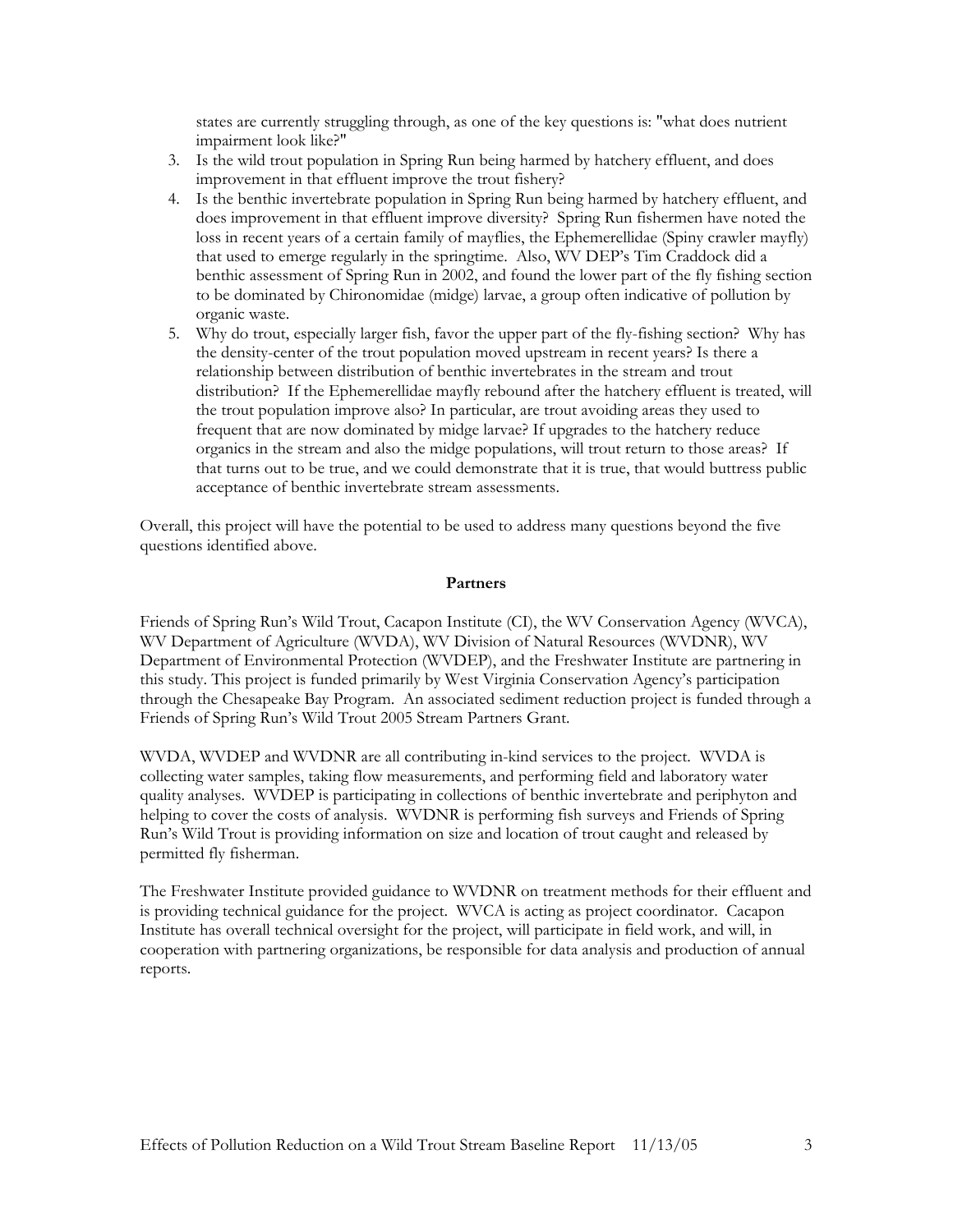#### **Methods**

The project has two experimental components, an upstream/downstream design in Spring Run, and a control/experimental design that includes Dumpling Run, another spring fed stream nearby. Both streams have their origins in the same geology: limestone (Helderberg and Tonoloway/Wills Creek) and sandstone (Oriskany, McKenzie) formations. Spring Run flows off the ridge to the northwest into South Mill Creek, a tributary of the South Branch of the Potomac River. Dumpling Run flows east into the South Fork of the South Branch of the Potomac River.

The upstream/downstream part includes three sites in Spring Run: the first site is near the spring upstream of the hatchery; the second site is in the upper part of the fly fishing stream section; and the third is in the lower part of the fly fishing section. There are two sites on Dumpling Run, one just below the spring, the other some distance downstream. Overall, this design allows within stream and between stream comparisons. Under most conditions of flow the springs constitute the main source of water in both streams, but both streams also have periodic surface flow entering the main channel upstream of the spring.

Water chemistries are collected monthly from April through September, typically on Wednesday. We chose to avoid collections on Mondays at the time of the hatchery cleanout because the "biosolids from the aquaculture effluent are notoriously patchy and difficult to characterize in sampling. . . . my thoughts on the nutrients is to focus on the residual chronic impacts, not the pulse of the cleaning plume" (Joe Hankins, Freshwater Institute, personal communication).

Water quality parameters include nitrogen in the forms of ammonia-nitrogen, nitrate/nitrite, total Kjeldahl nitrogen, total nitrogen (the sum of nitrate/nitrite and TKN), soluble reactive phosphorus, total phosphorus, total suspended solids (TSS), biochemical oxygen demand (BOD5), and basic field parameters (pH, temperature, conductivity) (see Appendix 2 for laboratory methods). Flow measurements are collected at the same time as water samples at one site in each stream. This work is done primarily by the WVDA.

Benthic invertebrate and periphyton samples are collected twice each year at all sites, in May and August, according to the standard protocols in use by the WVDEP. WVDEP format Rapid Bioassessment Protocol habitat analyses will be conducted once each year. Primarily WVDEP and Cacapon Institute will do the fieldwork for this component.

WVDNR will conduct electro shocking fishery assessments, and the permitted fly fishermen of Spring Run have been enlisted to record information on size and location of trout caught and released.

Since changes to the system may not occur rapidly, an assessment will be made at the end of the third year to determine if "out year" monitoring might be needed?

The methods used to analyze water quality data were graphical and statistical. Data distributions were displayed using box plots (figure at right), which are useful for side-by-side visual comparisons of data distributions. Because the data set is small (six data points at each site), traditional box plots with 25th and 75th quartiles were deceptive. Rather than use quartiles, the box boundaries are the 2nd and 5th data point in each series. One way analysis of variance (ANOVA) was run on rank transformed data for comparison of median concentration distributions. An alpha value of 0.05 was used as the threshold for statistical



Effects of Pollution Reduction on a Wild Trout Stream Baseline Report 11/13/05 4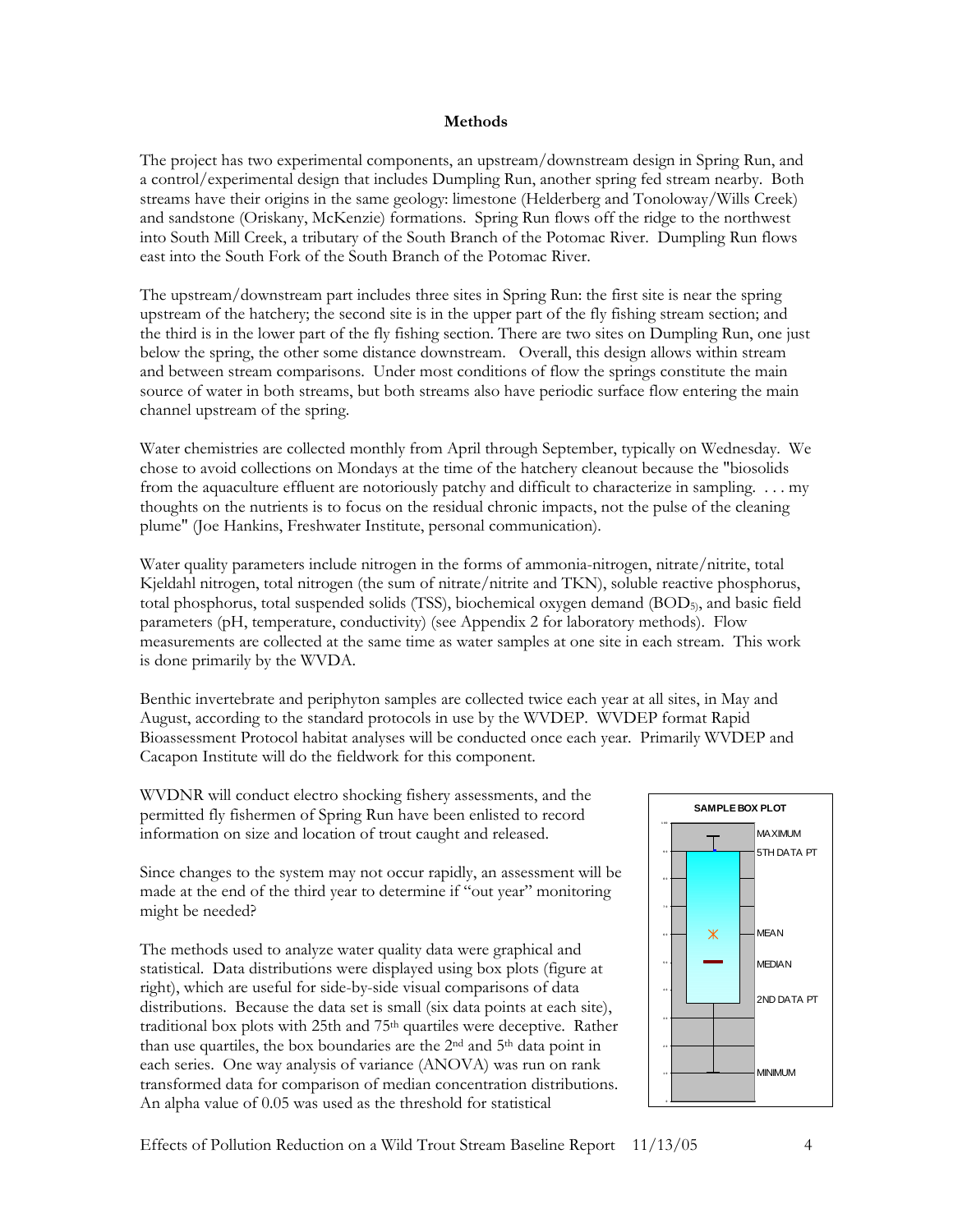significance. If a significant difference among group medians was detected, Tukey's multiple comparison test was used on the rank transformed data to determine where differences were located (Helsel and Hirsh, 1992). Statistics were calculated using JMP Statistical Discovery Software (version 4.0.2). Summary statistics and raw data are provided in Appendix XX.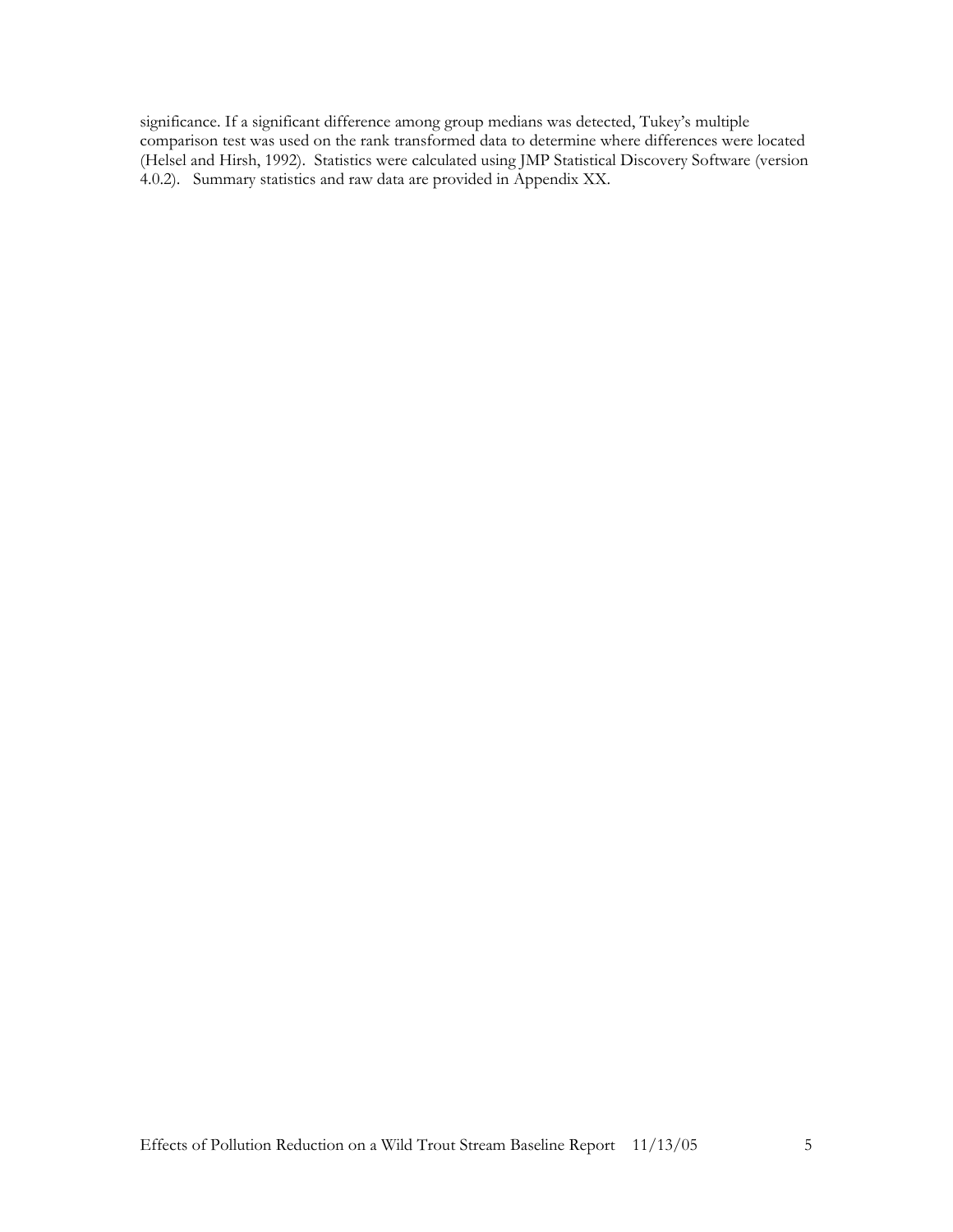#### **Baseline Water Chemistry & Flow Data Results**

Pre-treatment results and analysis the water quality data will focus on five questions:

- 1. How does the spring source water of the two streams compare? It is assumed that the springs constitute the main source of water in both streams, certainly true at most conditions of flow. Note: both streams have surface flow entering the main channel upstream of the spring.
- 2. How does the water in the control stream change as it flows downstream?
- 3. How does the water in the experimental stream change as it flows downstream?
- 4. Are there significant differences in water chemistry at any of the sites?
- 5. How did water quality vary over time?

While viewing the baseline results, it is important to recognize that the data set is small (six monthly samples each site), which reduces the power of statistical tests to detect differences.



**Results**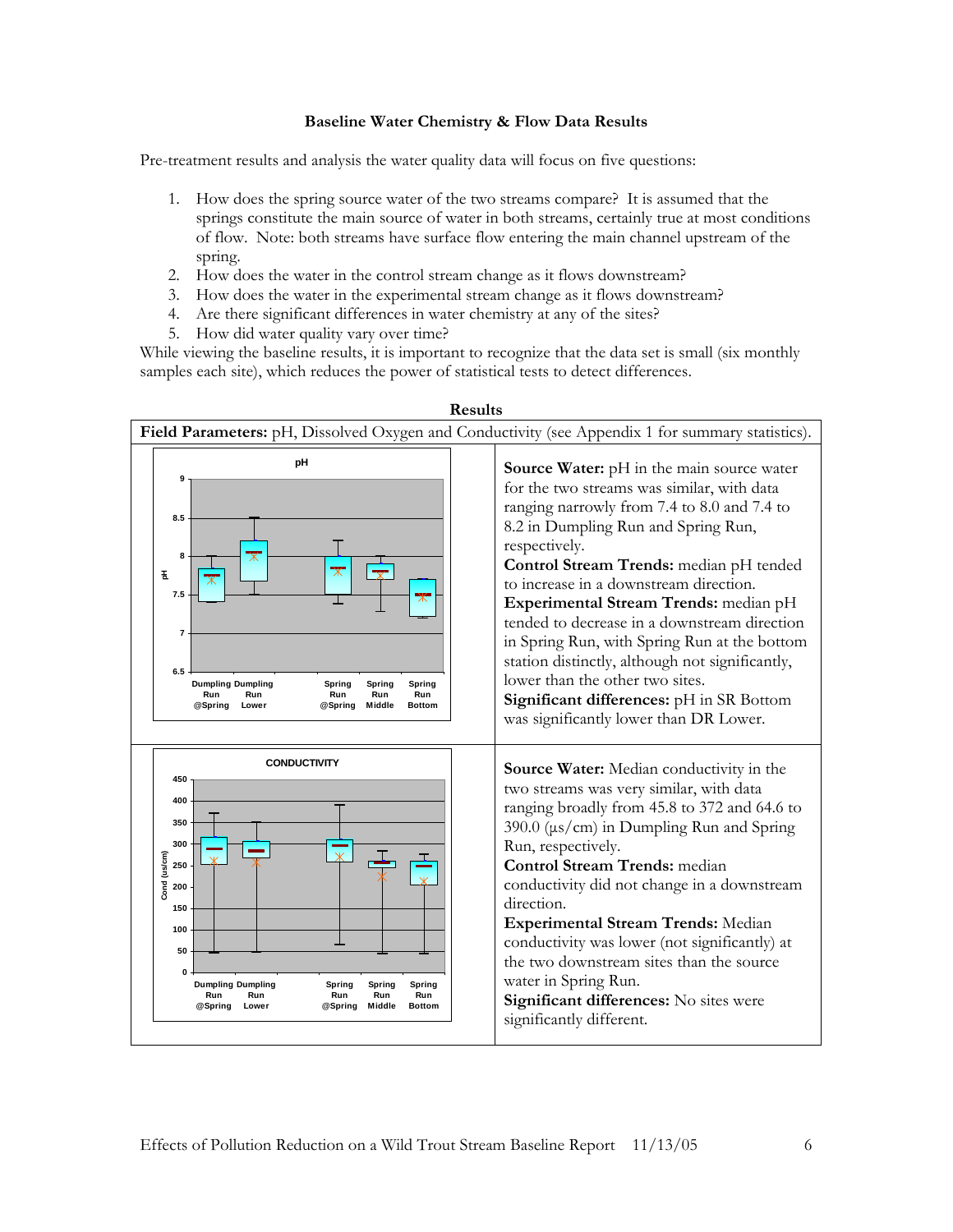**Field Parameters:** pH, Dissolved Oxygen and Conductivity (see Appendix 1 for summary statistics).



**Source Water:** Median dissolved oxygen in the two streams was similar and high, with data ranging from 9.2 to 11.1 and 10.0 to 11.5 (mg/l) in Dumpling Run and Spring Run, respectively. **Control Stream Trends:** DO trended slightly higher in a downstream direction. **Experimental Stream Trends:** DO was slightly higher at SR Bottom. **Significant differences:** there were no significant differences.

**Laboratory Parameters:** Ammonia, TKN, Nitrate, Nitrite, Total Nitrogen, Total Phosphorus, Total Suspended Solids, Biochemical Oxygen demand. (See Appendix 1 for summary statistics).

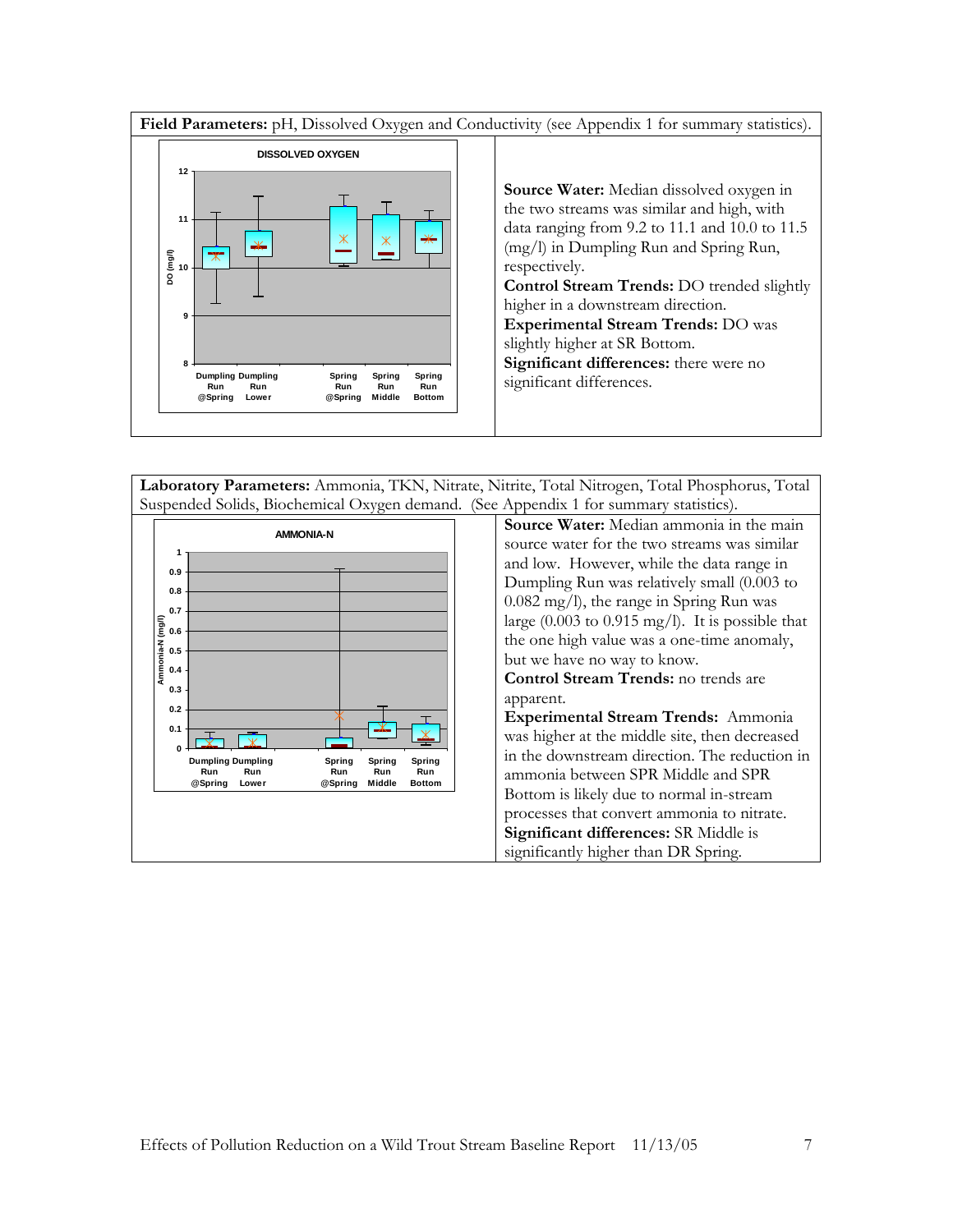**Laboratory Parameters:** Ammonia, TKN, Nitrate, Nitrite, Total Nitrogen, Total Phosphorus, Total Suspended Solids, Biochemical Oxygen demand. (See Appendix 1 for summary statistics).

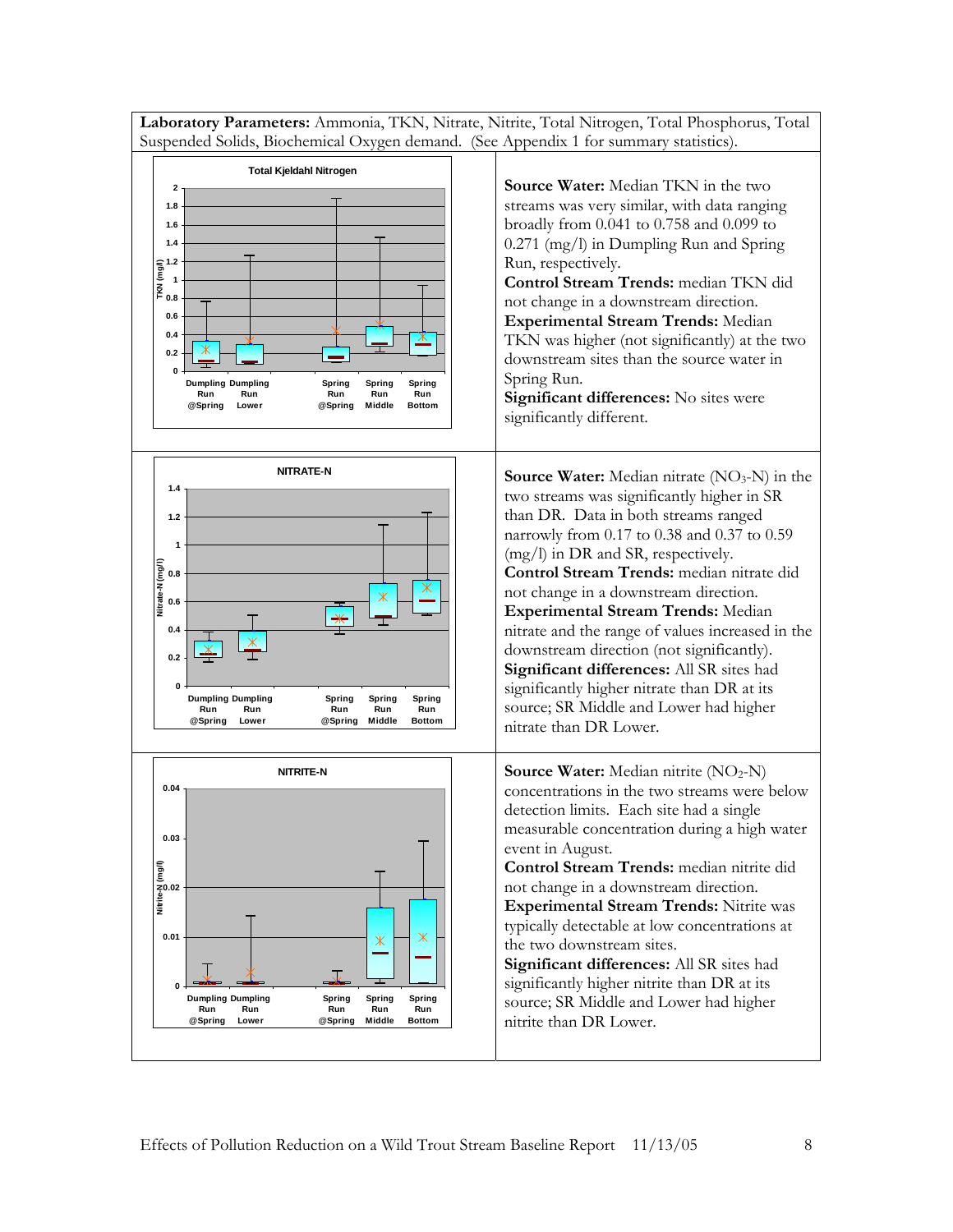**Laboratory Parameters:** Ammonia, TKN, Nitrate, Nitrite, Total Nitrogen, Total Phosphorus, Total Suspended Solids, Biochemical Oxygen demand. (See Appendix 1 for summary statistics).

![](_page_8_Figure_1.jpeg)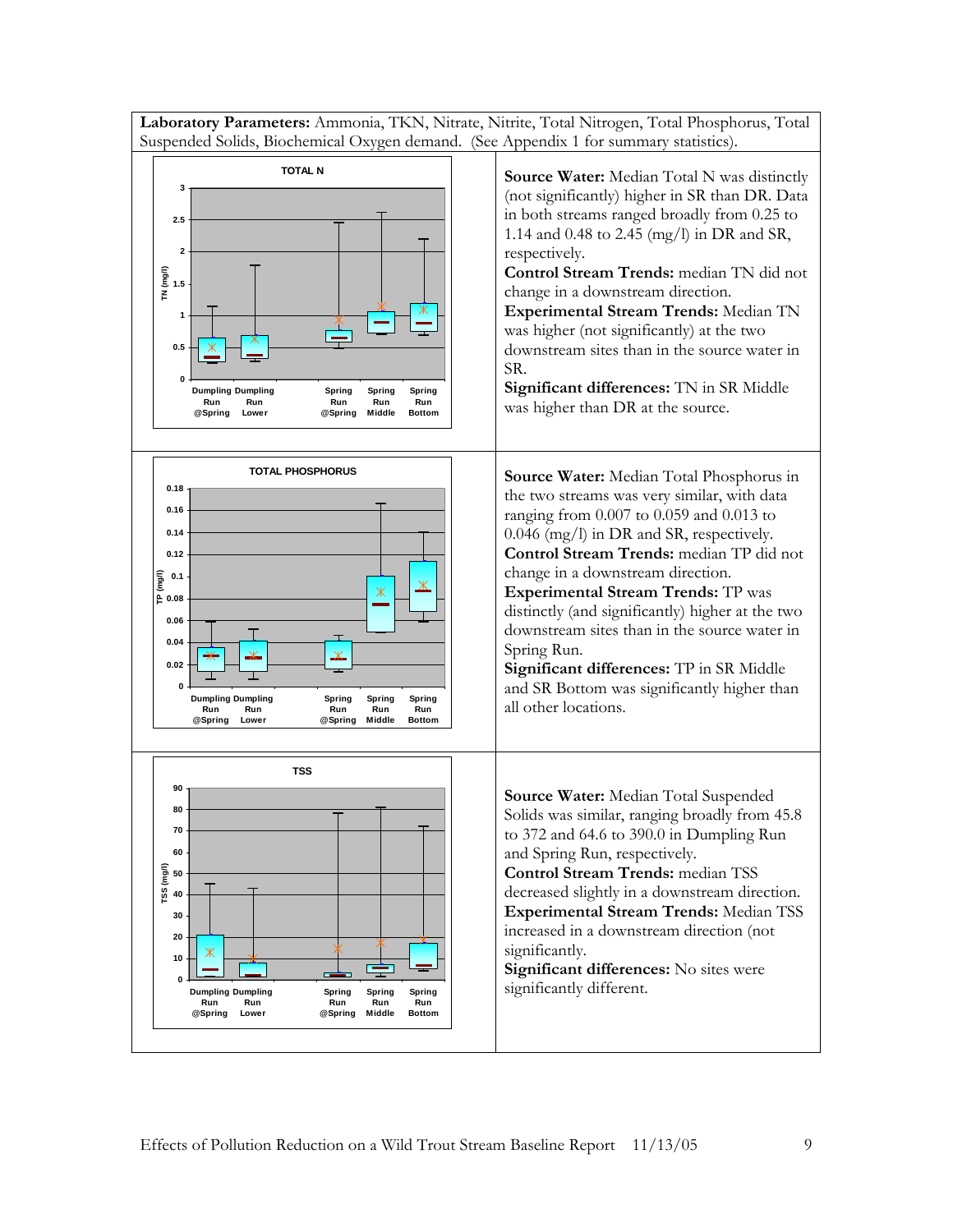**Laboratory Parameters:** Ammonia, TKN, Nitrate, Nitrite, Total Nitrogen, Total Phosphorus, Total Suspended Solids, Biochemical Oxygen demand. (See Appendix 1 for summary statistics).

![](_page_9_Figure_1.jpeg)

![](_page_9_Figure_2.jpeg)

interpretation of the time series data presented below.

Flow measurements were taken at the Dumpling Run Lower and Spring Run Bottom sites. Flow in Dumpling Run ranged from about one third to one half of the flow in Spring Run (figure at left). Water samples were collected on three days with fairly low water (June, July, and September), two moderate flow (April and May), and one high water (August).

Since we are most concerned with local effects in this study, concentration is the most relevant way to look at the data. However, flow is necessary for

The flow stations are not suitable surrogates for flows at all of the stations. This is particularly an issue in Spring Run, where a significant portion of the total stream flow is diverted at the springhouse to the trout hatchery and does not flow through the upper channel where samples are collected. This means that we cannot reasonably estimate parameter loadings at any sites but those with flow measurements.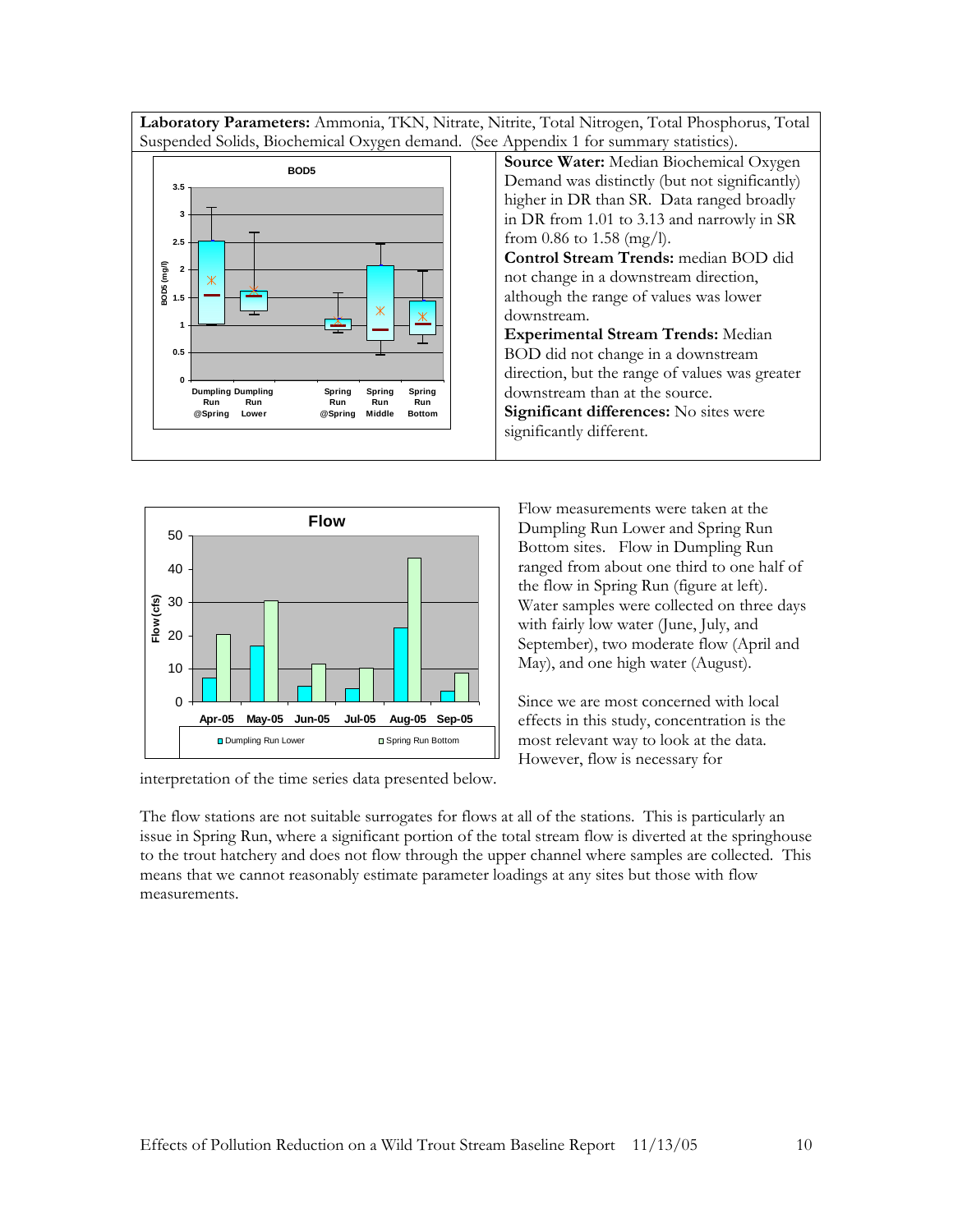**How did water quality vary over time?** The following four time-series bar graphs and associated text show how total N, total P, TSS and BOD5 varied during the baseline sampling period.

![](_page_10_Figure_1.jpeg)

Time series bar graphs of total nitrogen, total phosphorus, total suspended solids, and biochemical oxygen

#### **Correlation Analysis**

The following four tables present simple correlation analysis on the un-transformed sample data for key parameters: total N, total P, TSS, BOD5, and flow. The purpose of the four tables is to partition effects that might be due to different factors, such as point and non point sources of pollution. The first table offers correlations on all sites, the second Spring Run only, the third Dumpling Run only,

Effects of Pollution Reduction on a Wild Trout Stream Baseline Report 11/13/05 11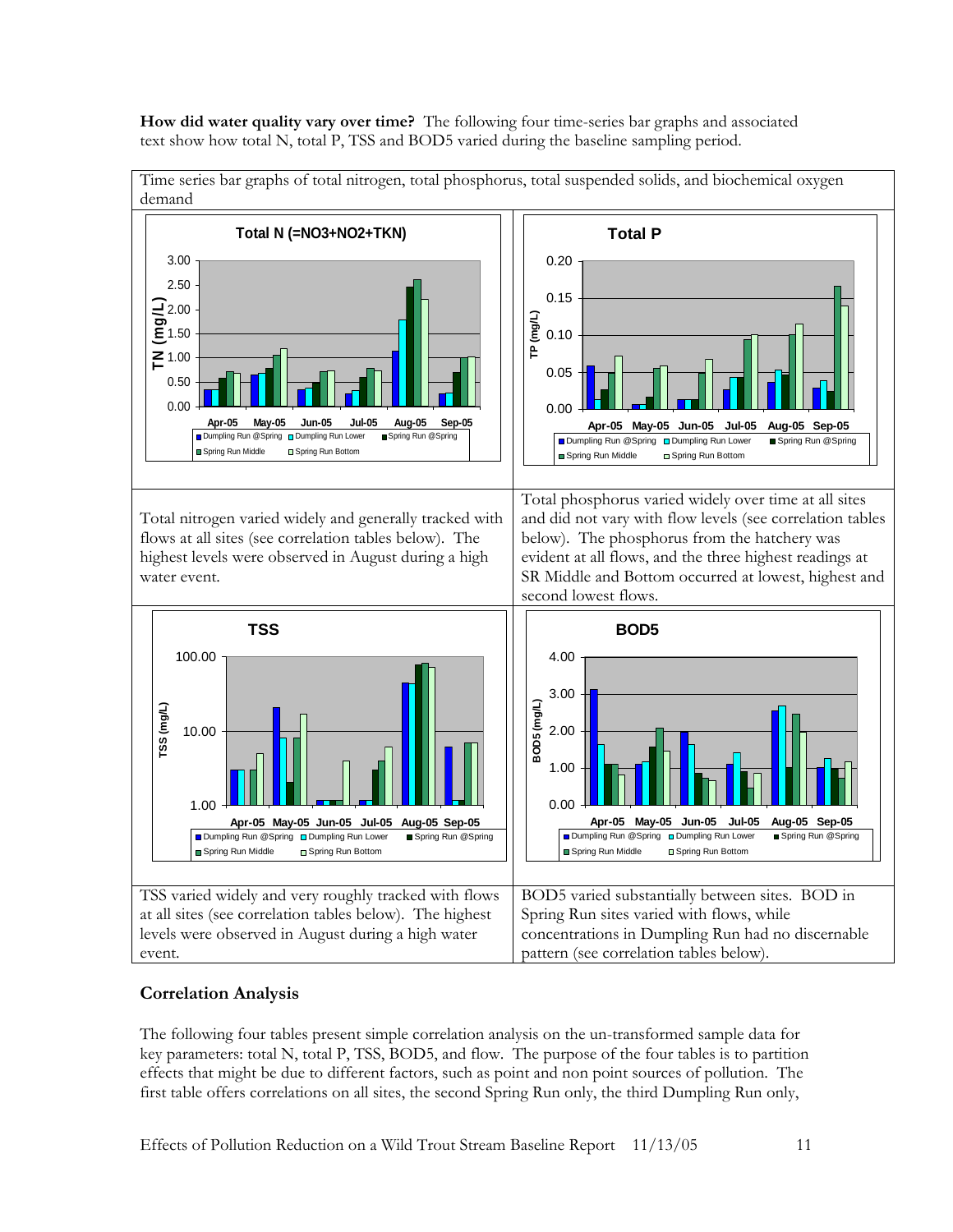and the fourth excludes point source impacted sites in Spring Run. More sophisticated approaches will be used in future reports when the size of the data set makes them more appropriate.

| Table 1. Correlations for key parameters and flow at all stations. |                |             |            |             |            |  |
|--------------------------------------------------------------------|----------------|-------------|------------|-------------|------------|--|
|                                                                    | Total N (mg/L) | $TP$ (mg/L) | TSS (mg/L) | BOD5 (mg/L) | FLOW (cfs) |  |
| Total N (mg/L)                                                     | 1.0000         | $**$        | $***$      |             | $***$      |  |
| TP(mg/L)                                                           | 0.4216         | 1.0000      | n.s.       | n.s.        | n.s.       |  |
| TSS (mg/L)                                                         | 0.9191         | 0.2813      | 1.0000     | $***$       | $***$      |  |
| $BOD5$ (mg/L)                                                      | 0.3759         | $-0.0505$   | 0.4365     | 1.0000      | n.s.       |  |
| FLOW (cfs)                                                         | 0.8365         | 0.2197      | 0.7987     | 0.2874      | 1.0000     |  |

| Table 2. Correlations for key parameters and flow for Spring Run stations only. |                |             |            |             |            |  |
|---------------------------------------------------------------------------------|----------------|-------------|------------|-------------|------------|--|
|                                                                                 | Total N (mg/L) | $TP$ (mg/L) | TSS (mg/L) | BOD5 (mg/L) | FLOW (cfs) |  |
| Total N (mg/L)                                                                  | 1.0000         | n.s.        | $***$      | $***$       | $***$      |  |
| $TP$ (mg/L)                                                                     | 0.3173         | 1.0000      | n.s.       | n.s.        | n.s.       |  |
| TSS (mg/L)                                                                      | 0.9832         | 0.2411      | 1.0000     | $***$       | $***$      |  |
| BOD5 (mg/L)                                                                     | 0.6300         | 0.0432      | 0.5862     | 1.0000      | ***        |  |
| FLOW (cfs)                                                                      | 0.8293         | $-0.0597$   | 0.8269     | 0.7771      | 1.0000     |  |

| Table 3. Correlations for key parameters and flow for Dumpling Run stations only. |                |             |            |             |            |  |
|-----------------------------------------------------------------------------------|----------------|-------------|------------|-------------|------------|--|
|                                                                                   | Total N (mg/L) | $TP$ (mg/L) | TSS (mg/L) | BOD5 (mg/L) | FLOW (cfs) |  |
| Total N (mg/L)                                                                    | 1.0000         | n.s.        | ***        | n.s.        | $***$      |  |
| $TP$ (mg/L)                                                                       | 0.2753         | 1.0000      | n.s.       | $\star$     | n.s.       |  |
| TSS (mg/L)                                                                        | 0.9217         | 0.2572      | 1.0000     | n.s.        | $***$      |  |
| BOD5 (mg/L)                                                                       | 0.4981         | 0.6347      | 0.4650     | 1.0000      | n.s.       |  |
| FLOW (cfs)                                                                        | 0.8873         | 0.0368      | 0.9013     | 0.3905      | 1.0000     |  |

| Table 4. Correlations for key parameters and flow for all stations except SR Middle and SR Bottom (i.e. NPS stations). |                |                                                        |        |        |        |  |  |  |
|------------------------------------------------------------------------------------------------------------------------|----------------|--------------------------------------------------------|--------|--------|--------|--|--|--|
|                                                                                                                        | Total N (mg/L) | FLOW (cfs)<br>TSS (mg/L)<br>BOD5 (mg/L)<br>$TP$ (mg/L) |        |        |        |  |  |  |
| Total N (mg/L)                                                                                                         | 1.0000         | n.s.                                                   | $***$  | n.s.   | $***$  |  |  |  |
| TP(mq/L)                                                                                                               | 0.3636         | 1.0000                                                 | n.s.   | n.s.   | n.s.   |  |  |  |
| TSS (mg/L)                                                                                                             | 0.9338         | 0.3814                                                 | 1.0000 | n.s.   | $***$  |  |  |  |
| BOD5 (mg/L)                                                                                                            | 0.1290         | 0.4550                                                 | 0.1904 | 1.0000 | n.s.   |  |  |  |
| FLOW (cfs)                                                                                                             | 0.8625         | 0.1273                                                 | 0.7669 | 0.0224 | 1.0000 |  |  |  |

**Correlation Tables Note:** n.s. means not significant;  $* =$  significant at  $p=0.05$ ;  $** =$  significant at 0.01; \*\*\* = significant at  $0.001$ 

Certain results were consistent across all four tables. Total nitrogen and TSS were strongly and positively correlated with flow, and with each other. These were also the only significant correlations for the non-point impacted sites (Table 4). TSS was also positively correlated with BOD5 in Spring Run (Table 2) and overall (Table 1). BOD5 was positively correlated with flow in Spring Run (Table 2).

#### **Discussion of water quality results**

The two study streams are impacted by a variety of potential sources of pollution, some readily apparent and some not. The Spring Run watershed contains the trout rearing facility point source, which is a known source of BOD, TSS and nutrients, as well as a number of non point sources including poultry houses, residences, and roads. The Dumpling Run watershed has no point sources, and apparently no poultry houses, but includes residences and small farms with livestock. In addition, the source springs in both watersheds both originate in limestone and sandstone strata and show rapid changes (turbidity, increase in flow) following heavy precipitation; this is indicative of solution channel connections through limestone at the surface of the ground.

Despite the wealth of confounding variables, some patterns are reasonably clear from the baseline data. The spring source water for the two streams has similar pH, conductivity, dissolved oxygen, and phosphorus. Source water in Dumpling Run tends to have less nitrate, nitrite, and total N than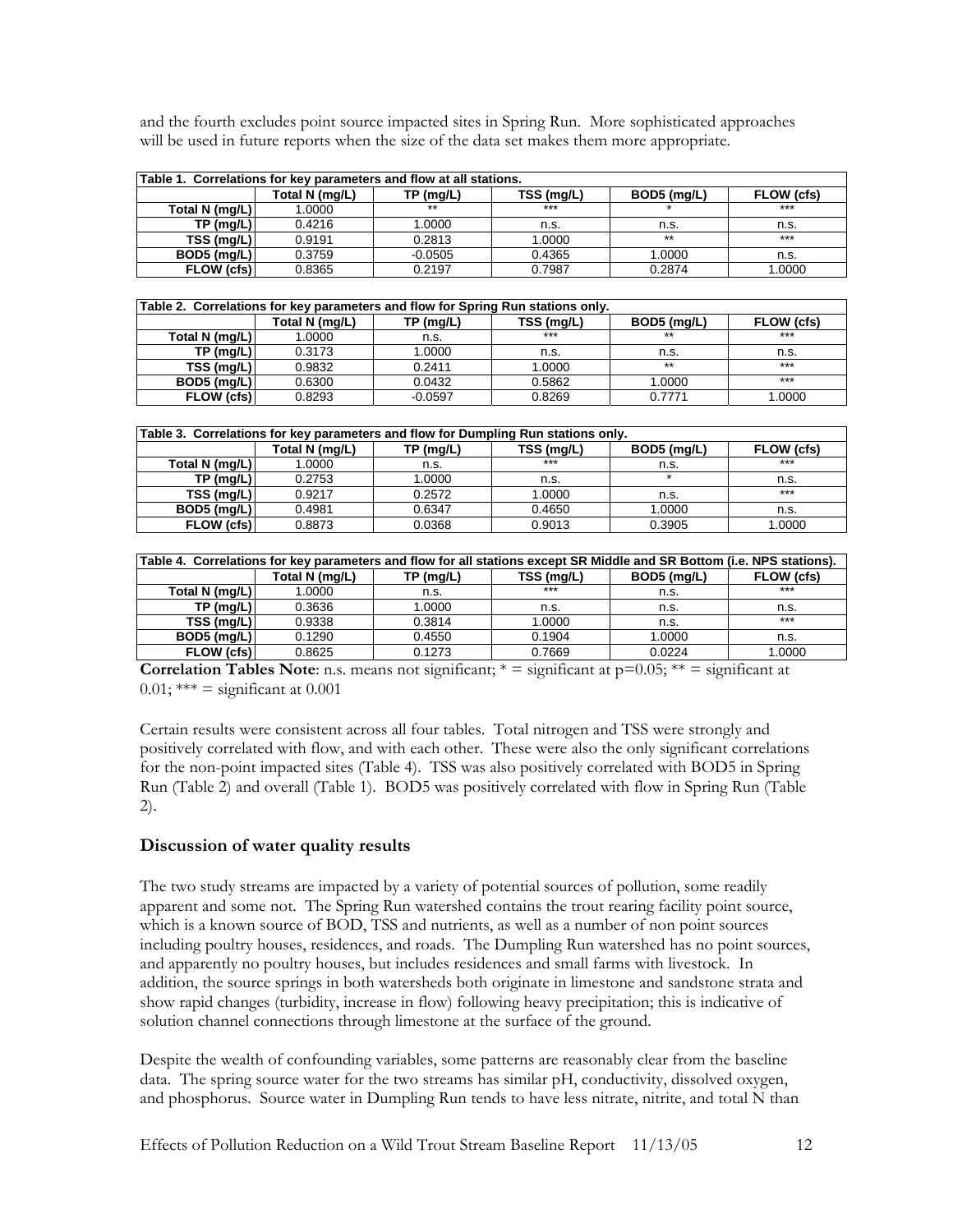Spring Run, and higher BOD5 and TSS. Conductivity and pH tend to increase or not change in a downstream direction in Dumpling Run, and tend to decrease in a downstream direction in Spring Run. Nutrients and TSS are generally similar in the two Dumpling Run sites, and tend to increase in a downstream direction in Spring Run, often dramatically.

The decision to collect water samples two days after the scheduled Monday cleanouts at the hatchery contributed to the apparently anomalous result of Dumpling Run having somewhat more BOD5 and TSS than Spring Run. It is quite clear that we are not observing a significant residual impact in the water column from those cleanouts two days after the fact.

 The purpose of this report was simply to establish baseline conditions in Spring Run and Dumpling Run. Future reports will include more comprehensive analyses of these data in the context of changing conditions in Spring Run.

#### **Benthic & Periphyton Analysis**

Data for 2005 not yet available. However, an assessment of Spring Run in 2003 by WVDEP (Tim Craddock, 2003) collected benthic invertebrate samples at sites near those chosen for the current study. The study found low diversity at the lower station, where the most abundant family was the Chironomidae, an indicator of organic pollution. It also found abundant Gammaridae amphipods at all sites. (See Appendix 3 for results.)

Observations during benthic field collections also indicated abundance, often overwhelming abundance, of amphipods at all sites in both streams (Craddock and Gillies, personal observations). Amphipods are often abundant in limestone spring fed streams, and their abundance renders many standard benthic invertebrate indices unsuitable for assessing this type of stream. Assessment of benthic communities in this setting will depend on comparisons between control and experimental sites, not standard metrics.

#### **Fisherman Survey**

Data currently being analyzed.

#### **Evaluation of Fisheries Resources in Spring Run, Grant County, West Virginia**

The West Virginia Division of Natural Resources in cooperation with the West Virginia Conservation Agency conducted a fisheries survey in the fly fishing managed section of Spring Run on May 23, 2005. Sampling began at the downstream end of stream section #4 and extended 110 meters upstream. A brief summary of the WVDNR report follows.

The Spring Run fish survey was conducted by triple pass backpack electro fishing. Collected specimens were measured, weighed and released downstream from the survey area. A total of 122 fishes were captured. Rainbow trout was the most common species and 112 individuals comprised 91.8% of the relative abundance. Three additional species were also captured: brook trout, brown trout *Salmo trutta* and mottled sculpin *Cottus bairdi*. The total biomass observed from the 110-meter stream reach was 8.582 kg; rainbow trout contributed 7.212 kg to the total. Length frequencies indicated strong year classes of rainbow trout in the 110 mm and 200 mm size range and few fish in the larger size groups. Only one non-game / prey species was observed, which reflects the domination of predatory fish in Spring Run.

WVDNR found a high rainbow trout density, with a biomass of rainbow trout under 6 inches greater than 12 kg/ha. A "Class A" wild rainbow trout stream in Pennsylvania has a total biomass greater than 2.0 kg/ha of rainbow trout under 6 inches (Graff 1997). Despite the high biomass of up to 6-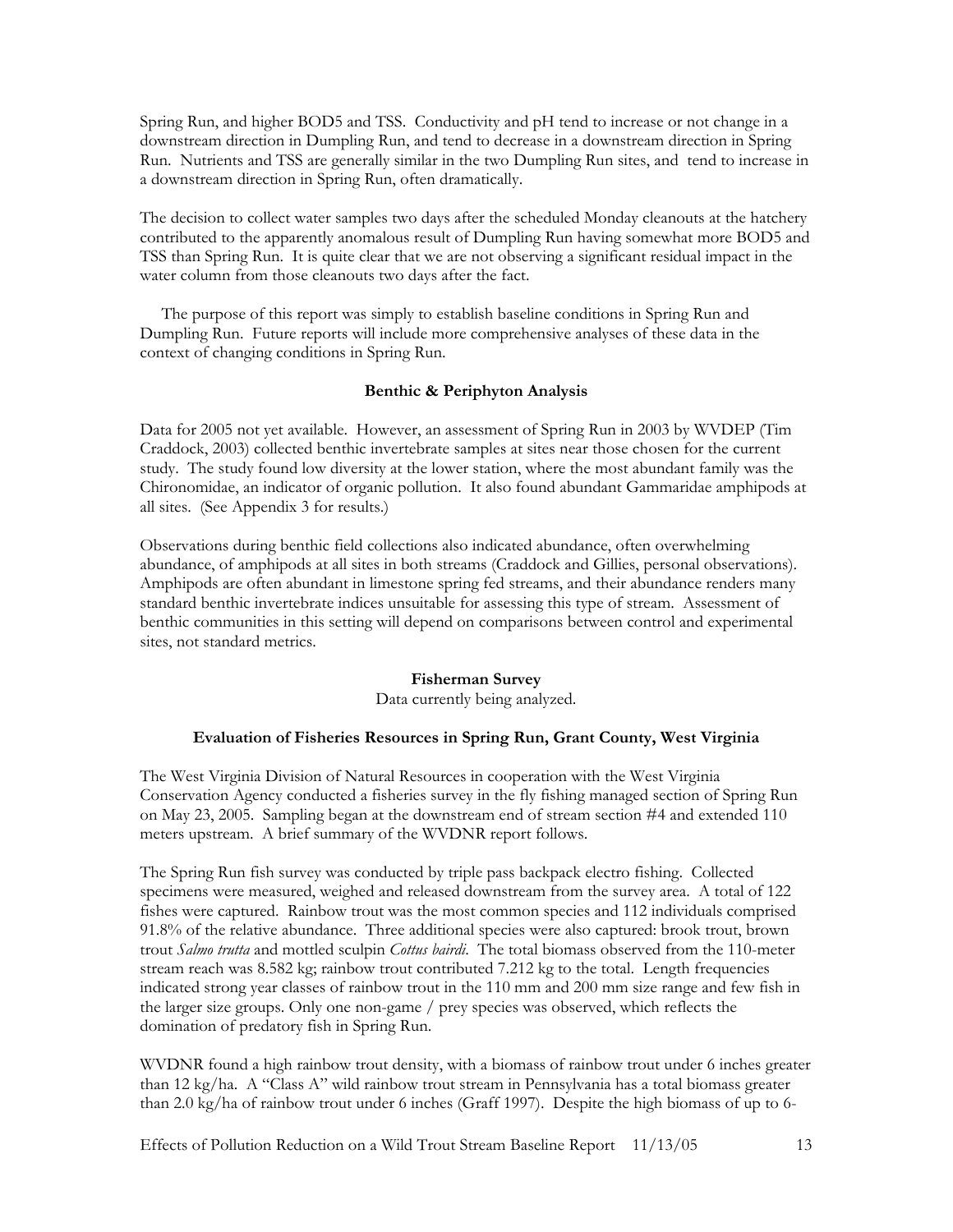inch rainbow trout, the report noted a dramatic difference in overall fish biomass per acre when compared to a 1978 Spring Run survey (311 lbs./acre in 1978 vs. 133 lbs./acre in 2005, based on an average stream width of 19 feet). (Note: the 1978 survey (Gerald Lewis, unpublished data, 1978) was performed just above the confluence with South Mill Creek, which is a distinctly different stream. WVDNR conducted a second survey in Spring Run in 2005 in the same area; once these results are available, they will be compared to the 1978 survey.)

#### **Update On Upgrade Of Rearing Facility**

As of this writing, the engineering study for the plant upgrade is nearing completion. Working drawings are expected in early 2006, and the WVDNR anticipates putting the project out for bid in the spring of 2006. If all of the above dates are achieved, construction may begin as early as June or July of 2006. (Rick Backus, WVDNR, personal communication)

#### **Benthic Workshop Press Release**

"An educational day couldn't get any better than this," was the statement made by Arthur Halterman, middle and high school teacher at East Hardy Early Middle School. Mr. Halterman was referring to the recent benthic-monitoring workshop held on Spring Run on May 6, 2004. Friends of Spring Run's Wild Trout hosted the one-day workshop in Grant County as a component of the new threeyear environmental study that recently commenced on Spring Run. Over forty individuals took part in the hands-on program.

Spring Run is the focus of an intensive water quality research project involving numerous agencies and non-governmental organizations. West Virginia Department of Natural Resources owns and operates the Spring Run Trout Hatchery located immediately above the 2.5-mile stretch of stream being monitored. The hatchery is preparing to install an effluent treatment process at the facility to meet their permit requirements and improve the quality of water leaving the facility. The research project will gather water chemistry, benthics, periphyton (attached algae and other organisms that live on surface of rocks) and fish samples to assess the present water quality prior to the upgrade of the effluent treatment process. Two consecutive years of monitoring will follow implementation to determine the long-term benefits of the upgrade. This research project is being financed by the West Virginia Conservation Agency through the Chesapeake Bay Program.

Friends of Spring Run's Wild Trout, West Virginia Conservation Agency, Cacapon Institute, WV Department of Agriculture, WV Division of Natural Resources and WV Department of Environmental Protection are all partnering on this project and are striving to raise awareness and educate the community on the importance of maintaining/improving water quality. The benthic workshop brought together a diverse group of individuals ranging from students; fly-fisherman, environmental professional and community leaders to better understand freshwater ecology. Friends of Spring Run's Wild Trout through a Potomac Valley Conservation District Mini-grant sponsored the field day. For more information on this project contact Carla Hardy at 304.538.7581. **Volunteer Involvement** 

The Potomac Christian Educators, a home school group with members located in the North Mill Creek watershed, Petersburg, Cabins and the surrounding area will also be contributing to the project. This group has been trained and certified by WV Save Our Streams and will use the level one methods to monitor Spring Run at the lower portions of the catch and release area. The results of their first monitoring from August of 2005 can be viewed on the Internet through WV Save Our Streams Volunteer Access Database (VAD) http://www.wvdep.org/dwwm/wvsos/vad/index.htm.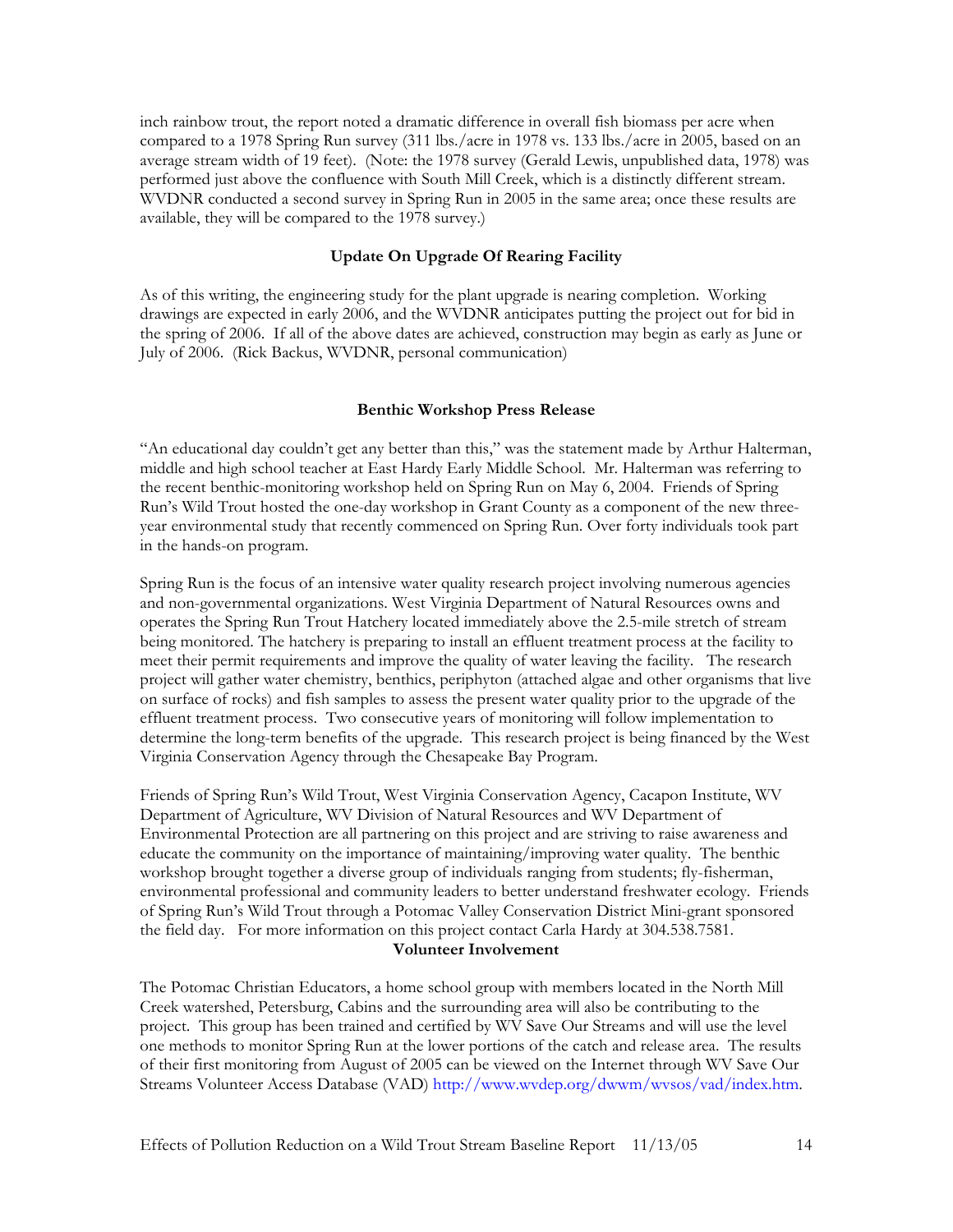At the sign-in screen, select "**View stream assessment reports**"; you do not have to register to view reports. You will see a complete list of streams currently in the database. To locate the Spring Run report, select the South Branch Potomac basin and click-on [**GO**]. The stream names and report codes are listed in alphabetical order.

#### **Outreach- Watershed Celebration Day and Volunteer Monitoring in the Mid-Atlantic-Displays & awards**

Education and outreach are a key component to this study. A table top display has been designed and displayed at several conferences including 2005 Watershed Celebration Day and the recent Volunteer Monitoring in the Mid-Atlantic Conference held in Canaan Valley. The display gives a comprehensive overview of the study and encourages public interest and participation.

#### **Plan to use NSR techniques on eroding channel**

Friends of Spring Run's Wild Trout are recipients of a 2005 Stream Partners Grant. Through this funding, FSRWT will join with and support the multi-agency, multi-year Spring Run Rehabilitation and Monitoring Project. The objective is to use natural stream restoration techniques to slow down the excessive amount of sediment entering Spring Run with each rain event from a drainage channel above the spring. The original bed of this channel was relocated by road construction and is now constrained on one side by the road and on the other side by a steep hillside. The worst erosion is occurring in a section approximately 300' in length and 6'deep. While it would be possible to treat the problem with stone rip-rap, FSRWT has decided to seek a more natural solution using a series of step pools to slow down the velocity of water (reducing its erosive force), center the flow in the channel and away from the banks, and create benthic habitat in this intermittent stream The West Virginia Conservation Agency is in the process of project design and will oversee the installation of the in-stream structures. The end product will be a demonstration project that WVCA, FSRWT and WVDNR will be able to use to endorse natural stream restoration techniques to the public. It is expected that construction will commence February 2006.

#### **Year Two expectations**

With the actual date for upgrading effluent treatment at the trout rearing facility uncertain, we are considering the possibility of extending baseline data collections until that occurs. A final decision will be made based on availability of funds to support additional sampling. Otherwise, the next phase of this project will be put on hold until the upgrade is complete.

#### **Literature**

- Craddock, T. 2003. WV Save Our Streams Ecological Assessment of Spring Run. Unpublished report.
- Graff, D. R. 1997. Management of trout fisheries in Pennsylvania waters. Division of Fisheries Management, Pennsylvania Fish and Boat Commission. Federal Aid in Fish Restoration. Project F-57-R. Available at: http://sites.state.pa.us/fish/trman98.htm
- Hedrick, Jim. 2005. Evaluation of Fisheries Resources in Spring Run, Grant County, West Virginia. Unpublished report conducted on July 08, 2005 by Jim Hedrick, District Fisheries Biologist, WVDNR and Carla Hardy, Watershed Specialist, WCVA.
- Helsel, D. R., & R. M. Hirsh, 1992. Studies in Environmental Science 49: Statistical Methods in Water Resources. Elsevier Science Publishers B.V. 522 pp.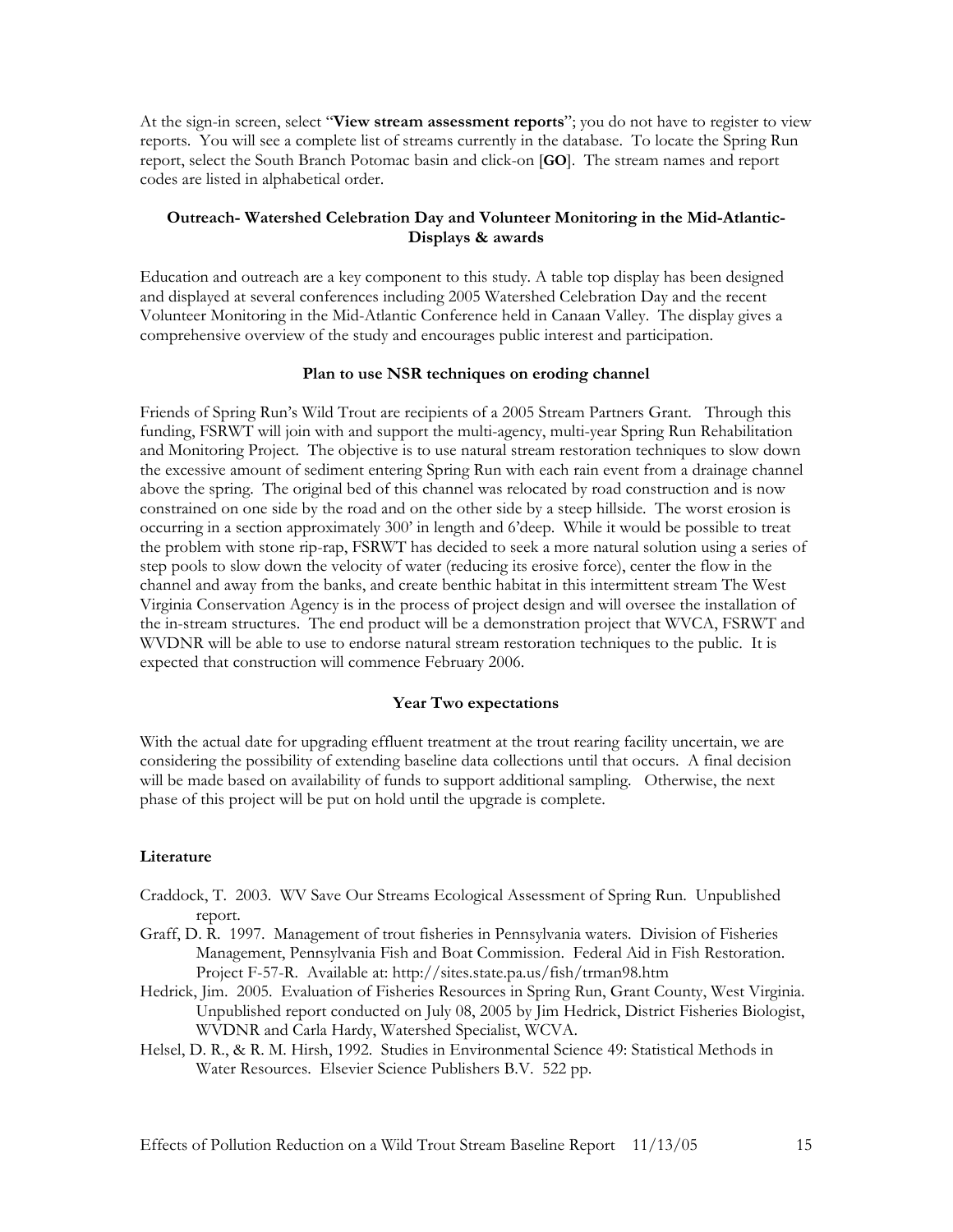| <b>Site</b>          | <b>Minimum</b> | <b>Median</b>    | <b>Maximum</b> | Mean  | Std.Dev. |
|----------------------|----------------|------------------|----------------|-------|----------|
|                      |                | Ammonia-N (mg/L) |                |       |          |
| Dumpling Run @Spring | 0.003          | 0.007            | 0.082          | 0.025 | 0.033    |
| Dumpling Run Bottom  | 0.003          | 0.007            | 0.079          | 0.028 | 0.037    |
| Spring Run 1         | 0.017          | 0.043            | 0.161          | 0.070 | 0.059    |
| Spring Run Middle    | 0.051          | 0.093            | 0.214          | 0.107 | 0.063    |
| Spring Run @spring   | 0.003          | 0.012            | 0.915          | 0.167 | 0.367    |
|                      |                | Nitrate-N (mg/L) |                |       |          |
| Dumpling Run @spring | 0.170          | 0.225            | 0.380          | 0.260 | 0.079    |
| Dumpling Run Bottom  | 0.190          | 0.255            | 0.500          | 0.310 | 0.117    |
| Spring Run Bottom    | 0.500          | 0.605            | 1.230          | 0.700 | 0.275    |
| Spring Run Middle    | 0.430          | 0.490            | 1.140          | 0.630 | 0.273    |
| Spring Run @spring   | 0.370          | 0.475            | 0.590          | 0.480 | 0.083    |
|                      |                | Nitrite-N (mg/L) |                |       |          |
| Dumpling Run @spring | 0.001          | 0.001            | 0.005          | 0.001 | 0.002    |
| Dumpling Run Bottom  | 0.001          | 0.001            | 0.014          | 0.003 | 0.006    |
| Spring Run Bottom    | 0.001          | 0.006            | 0.029          | 0.010 | 0.011    |
| Spring Run Middle    | 0.001          | 0.007            | 0.023          | 0.009 | 0.009    |
| Spring Run @spring   | 0.001          | 0.001            | 0.003          | 0.001 | 0.001    |
|                      |                | TKN (mg/L)       |                |       |          |
| Dumpling Run @spring | 0.041          | 0.115            | 0.758          | 0.240 | 0.273    |
| Dumpling Run Bottom  | 0.081          | 0.108            | 1.270          | 0.330 | 0.471    |
| Spring Run Bottom    | 0.167          | 0.291            | 0.938          | 0.380 | 0.291    |
| Spring Run Middle    | 0.214          | 0.305            | 1.460          | 0.510 | 0.475    |
| Spring Run @spring   | 0.099          | 0.150            | 1.890          | 0.440 | 0.711    |
|                      |                | Total N (mg/L)   |                |       |          |
| Dumpling Run @spring | 0.252          | 0.341            | 1.143          | 0.500 | 0.348    |
| Dumpling Run Bottom  | 0.274          | 0.364            | 1.784          | 0.630 | 0.583    |
| Spring Run Bottom    | 0.688          | 0.877            | 2.197          | 1.090 | 0.574    |
| Spring Run Middle    | 0.710          | 0.887            | 2.616          | 1.140 | 0.736    |
| Spring Run @spring   | 0.476          | 0.641            | 2.453          | 0.930 | 0.755    |
|                      |                | TP (mg/L)        |                |       |          |
| Dumpling Run @spring | 0.007          | 0.028            | 0.059          | 0.028 | 0.019    |
| Dumpling Run Bottom  | 0.007          | 0.026            | 0.052          | 0.028 | 0.019    |
| Spring Run Bottom    | 0.059          | 0.087            | 0.140          | 0.092 | 0.031    |
| Spring Run Middle    | 0.049          | 0.075            | 0.166          | 0.086 | 0.046    |
| Spring Run @spring   | 0.013          | 0.025            | 0.046          | 0.028 | 0.014    |

### **Appendix 1. Water quality summary data.**

|                      |       | TSS (mg/L)             |        |        |        |
|----------------------|-------|------------------------|--------|--------|--------|
| Dumpling Run @spring | 1.150 | 4.500                  | 45,000 | 12,880 | 17.423 |
| Dumpling Run Bottom  | 1.150 | 2.075                  | 43,000 | 9.580  | 16.588 |
| Spring Run Bottom    | 4.000 | 6.500                  | 72,000 | 18.500 | 26.629 |
| Spring Run Middle    | 1.150 | 5.500                  | 81.000 | 17.360 | 31.281 |
| Spring Run @spring   | 1.000 | 1.575                  | 78.000 | 14.380 | 31.175 |
|                      |       | <b>Turbidity (NTU)</b> |        |        |        |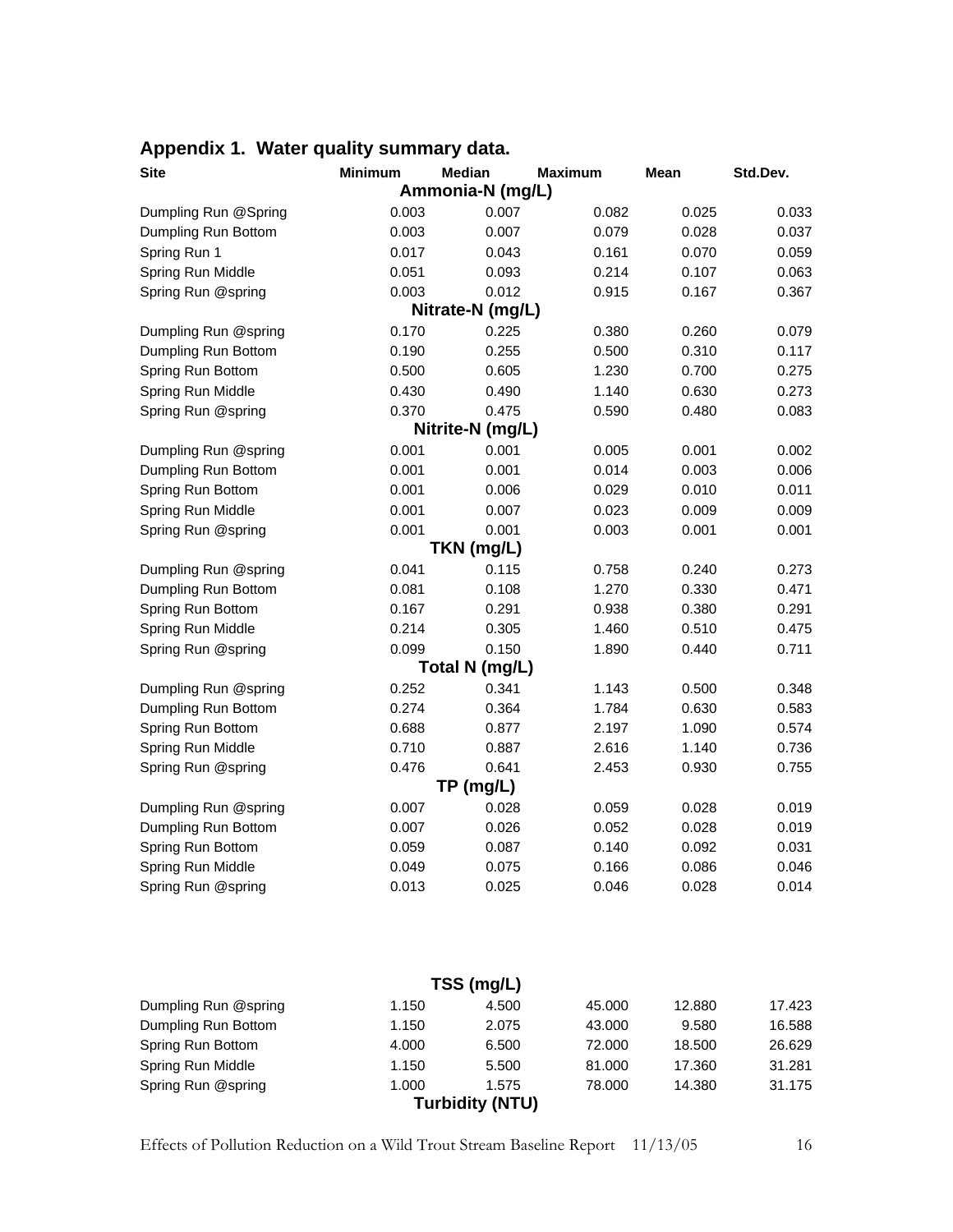| Appendix 1. Water quality summary data. |  |  |  |  |  |
|-----------------------------------------|--|--|--|--|--|
|-----------------------------------------|--|--|--|--|--|

| <b>Site</b>          | <b>Minimum</b> | <b>Median</b>               | <b>Maximum</b> | <b>Mean</b> | Std.Dev. |
|----------------------|----------------|-----------------------------|----------------|-------------|----------|
| Dumpling Run @spring | 0.451          | 0.903                       | 22.950         | 7.520       | 10.603   |
| Dumpling Run Bottom  | 1.240          | 2.115                       | 43.800         | 10.290      | 16.826   |
| Spring Run Bottom    | 1.960          | 3.145                       | 51.300         | 13.400      | 19.656   |
| Spring Run Middle    | 1.310          | 3.400                       | 36,000         | 9.580       | 13.519   |
| Spring Run @spring   | 1.030          | 1.945                       | 18.420         | 5.220       | 6.842    |
|                      |                | BOD5 (mg/L)                 |                |             |          |
| Dumpling Run @spring | 1.010          | 1.540                       | 3.130          | 1.810       | 0.884    |
| Dumpling Run Bottom  | 1.180          | 1.515                       | 2.680          | 1.630       | 0.546    |
| Spring Run Bottom    | 0.660          | 1.010                       | 1.970          | 1.150       | 0.489    |
| Spring Run Middle    | 0.450          | 0.910                       | 2.470          | 1.255       | 0.827    |
| Spring Run @spring   | 0.860          | 0.985                       | 1.580          | 1.070       | 0.263    |
|                      |                | DO (mg/L)                   |                |             |          |
| Dumpling Run @spring | 9.240          | 10.290                      | 11.140         | 10.230      | 0.624    |
| Dumpling Run Bottom  | 9.400          | 10.420                      | 11.480         | 10.450      | 0.688    |
| Spring Run Bottom    | 9.980          | 10.575                      | 11.180         | 10.590      | 0.476    |
| Spring Run Middle    | 10.150         | 10.275                      | 11.350         | 10.550      | 0.530    |
| Spring Run @spring   | 10.020         | 10.340                      | 11.500         | 10.590      | 0.632    |
|                      |                | рH                          |                |             |          |
| Dumpling Run @spring | 7.400          | 7.750                       | 8.000          | 7.690       | 0.236    |
| Dumpling Run Bottom  | 7.500          | 8.050                       | 8.500          | 7.990       | 0.361    |
| Spring Run Bottom    | 7.200          | 7.500                       | 7.700          | 7.470       | 0.229    |
| Spring Run Middle    | 7.280          | 7.800                       | 8.000          | 7.750       | 0.250    |
| Spring Run @spring   | 7.380          | 7.850                       | 8.200          | 7.800       | 0.309    |
|                      |                | <b>Conductivity (us/cm)</b> |                |             |          |
| Dumpling Run @spring | 45.800         | 286.900                     | 372.000        | 260.000     | 112.414  |
| Dumpling Run Bottom  | 48.100         | 283.500                     | 352.000        | 257.000     | 106.735  |
| Spring Run Bottom    | 45.100         | 247.500                     | 276.000        | 213.000     | 85.869   |
| Spring Run Middle    | 44.900         | 255.000                     | 284.000        | 223.000     | 88.651   |
| Spring Run @spring   | 64.600         | 296.100                     | 390.000        | 269.000     | 109.377  |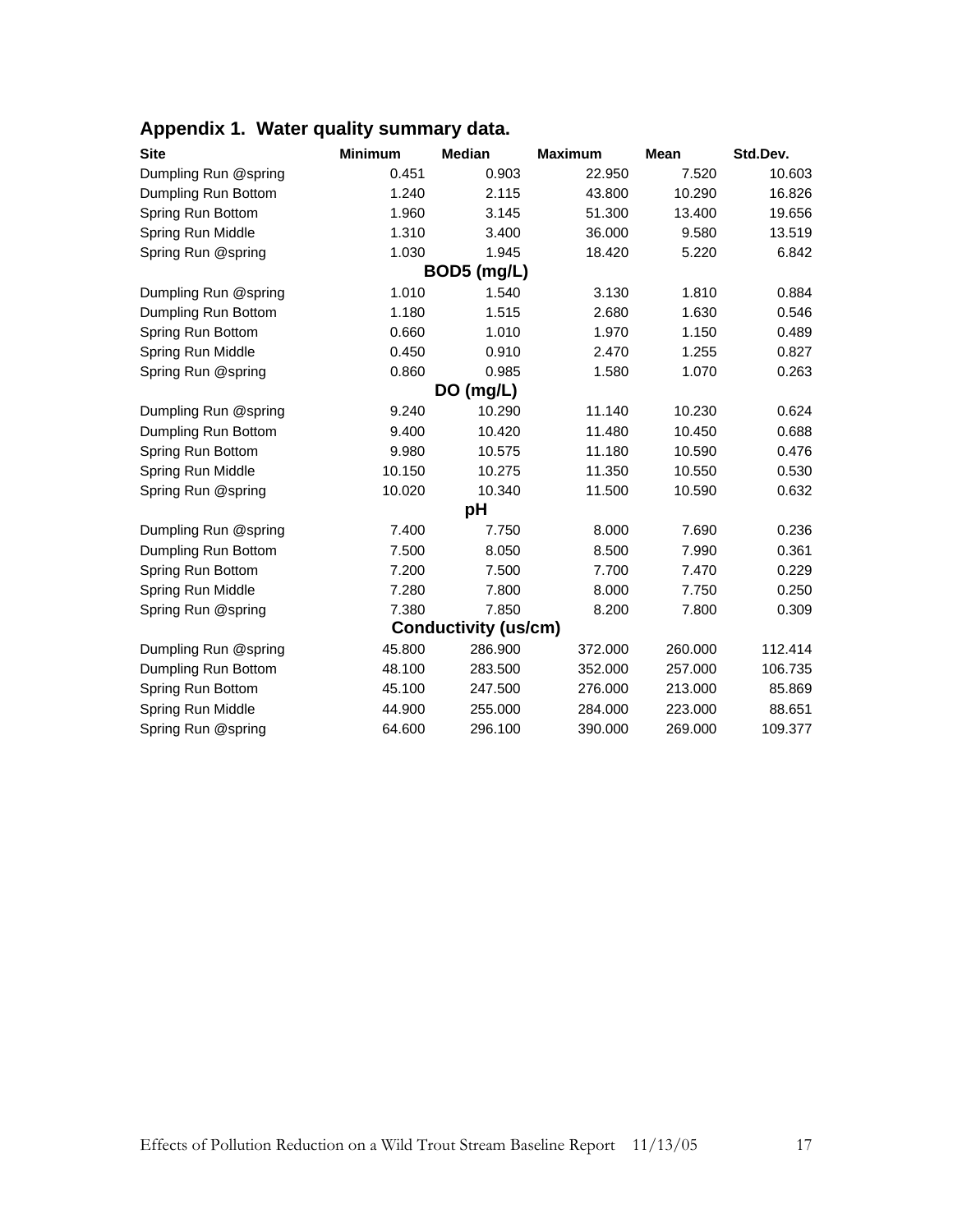Appendix 2. Laboratory Methods for Water Quality Parameters.

| <b>Parameter</b>               | <b>Method</b>     |
|--------------------------------|-------------------|
| Ammonia Nitrogen               | EPA 350.2         |
| <b>Nitrate</b>                 | EPA 353.2         |
| <b>Nitrite</b>                 | EPA 353.2         |
| * Ortho Phosphate              | <b>HACH 8048</b>  |
| <b>Total Phosphate</b>         | EPA 365.2         |
| <b>Total Kjeldahl Nitrogen</b> | EPA 351.2         |
| <b>Total Suspended Solids</b>  | <b>SM 2540D</b>   |
| * Turbidity                    | <b>HACH 2100N</b> |
| Biochemical Oxygen Demand 5    | <b>SM5210B</b>    |